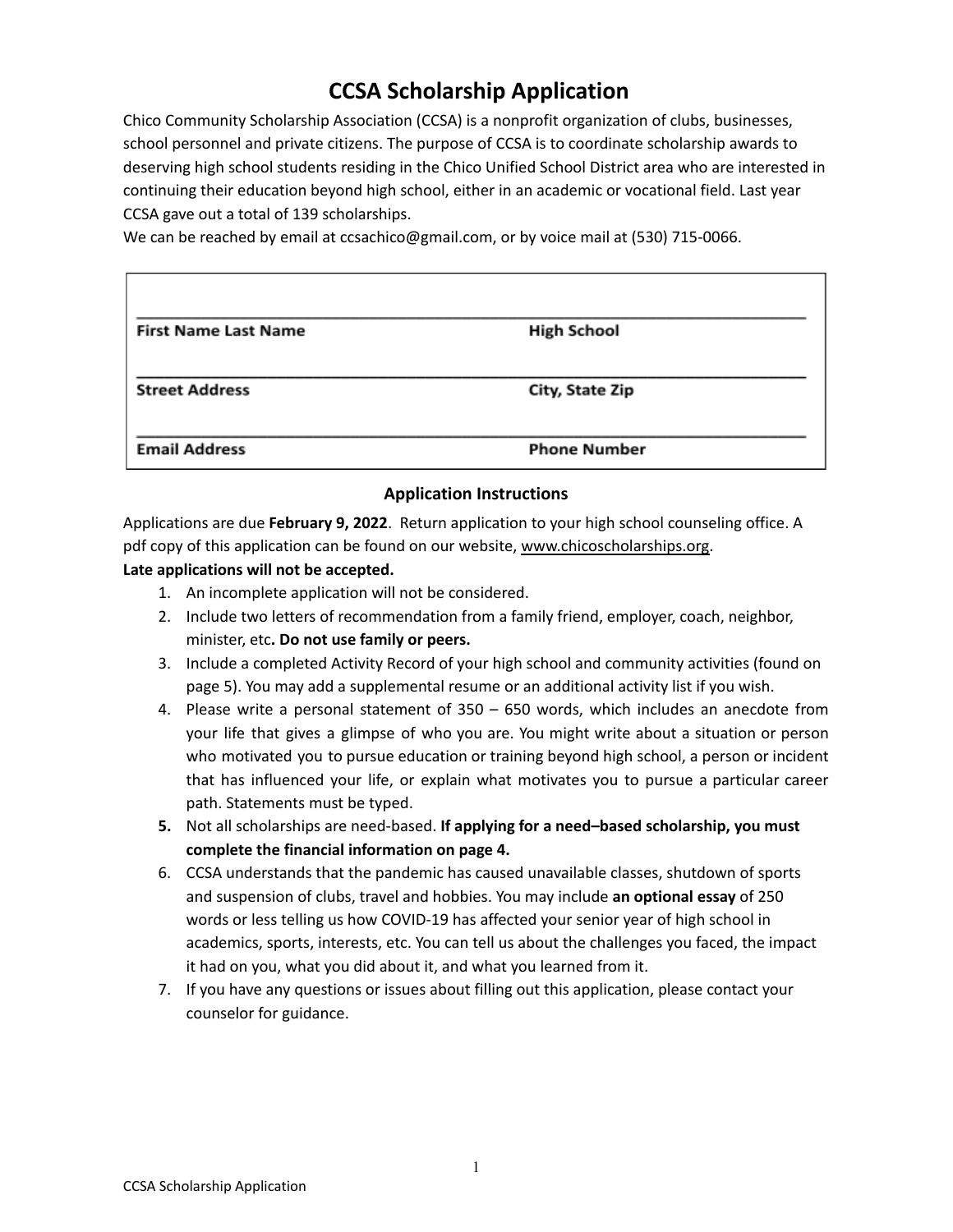#### **Application Checklist**

\_\_\_ Completed CCSA Scholarship Application

\_\_\_ Two Letters of Recommendation

\_\_\_ Activity Record

\_\_\_ Personal Statement

\_\_\_ **Optional** COVID-19 Essay

\_\_\_ If applying for a need-based scholarship, check here \_\_\_\_ and complete the Financial Information Form, page 4 of this application.

Please use paper clips and **do not staple pages together**. Return to the counseling office at your school.

**Please print CLEARLY & check all that apply**. *Please note that some questions are used to determine eligibility for specific scholarships. All information will remain confidential.*

Did you participate in any of the following in high school?

| Athletics- Which ones?    |                   |
|---------------------------|-------------------|
| Agriculture               | Boys & Girls Club |
| <b>Community Service</b>  | CTF               |
| Drama                     | Music/Dance       |
| <b>Student Government</b> |                   |

What are your academic attendance plans for next year?

\_\_\_ 4-year university \_\_\_ Community college \_\_\_\_Trade school

Please list the top 3 colleges that you have applied to for admission:

Mark your areas of major/career interest:

| Agriculture                  | Art                   | <b>Business</b> |
|------------------------------|-----------------------|-----------------|
| <b>Computer Science</b>      | Construction          | Cosmetology     |
| Dentistry                    | Economics             | Engineering     |
| <b>Environmental Studies</b> | <b>Fashion Design</b> | Firefighter     |
| Mathematics                  | Media/Communications  | Medicine        |
| <b>Music</b>                 | <b>Nursing</b>        | Pre-law         |
| <b>Political Science</b>     | Psychology/Counseling | Sciences        |
| <b>Teaching</b>              | Undecided             |                 |
| Any other:                   |                       |                 |

\_\_\_\_\_\_\_\_\_\_\_\_\_\_\_\_\_\_\_\_\_\_\_\_\_\_\_\_\_\_\_\_\_\_\_\_\_\_\_\_\_\_\_\_\_\_\_\_\_\_\_\_\_\_\_\_\_\_\_\_\_\_\_\_\_\_\_\_\_\_\_\_\_

Do you have a parent who has or is serving in the military? If so, which branch?

Please indicate the highest level of education for Parent 1:

\_\_\_ Elementary \_\_\_High school degree \_\_\_ 2-year college degree \_\_\_ 4-year college degree \_\_\_ Post-graduate degree

Please indicate the highest level of education for Parent 2:

\_\_\_ Elementary \_\_\_High school degree \_\_\_ 2-year college degree \_\_\_ 4-year college degree \_\_\_ Post-graduate degree

\_\_\_ I live in CHIP housing. (This is voluntary to disclose.)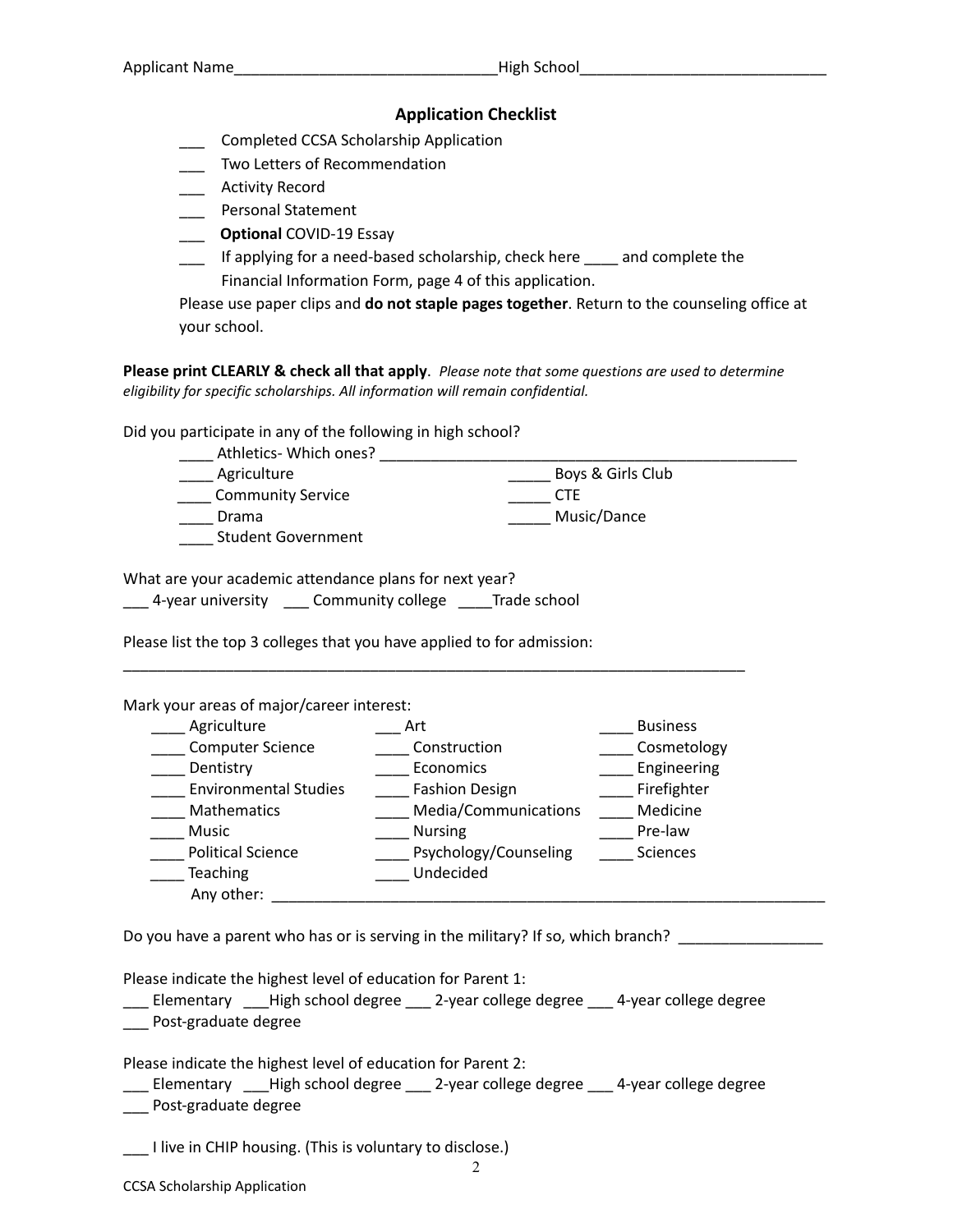Applicant Name and the set of the set of the High School and the set of the set of the set of the set of the s

You may share my contact information, including address, phone number and or email with donors who may be awarding me a scholarship. \_\_\_YES \_\_\_ NO

Note that excerpts from your Personal Statement Essay may be used in the CCSA newsletter or promotional activities. Each applicant may only receive one scholarship from CCSA. A committee will review this scholarship application.

Some applicants **may** receive an interview; not receiving an interview does not mean you will not receive a scholarship. There is a possibility these interviews will be held virtually. If you are selected for an interview, you will be contacted at the email address you provided on this application. Please check your email regularly in March, 2022.

All students will be notified in May regarding the outcome of their application. We will only send funds to accredited academic and vocational schools after the student recipient informs us of which school they will be attending.

Signatures (If you are under 18 years of age, a parent or guardian must sign)

Student \_\_\_\_\_\_\_\_\_\_\_\_\_\_\_\_\_\_\_\_\_\_\_\_\_\_\_\_\_\_ Parent/Guardian \_\_\_\_\_\_\_\_\_\_\_\_\_\_\_\_\_\_\_\_\_\_\_\_\_\_\_\_\_\_

YOU WILL BE NOTIFIED BY YOUR HIGH SCHOOL IN MAY IF YOU ARE CHOSEN AS A RECIPIENT, OR BY CCSA IF YOU ARE NOT.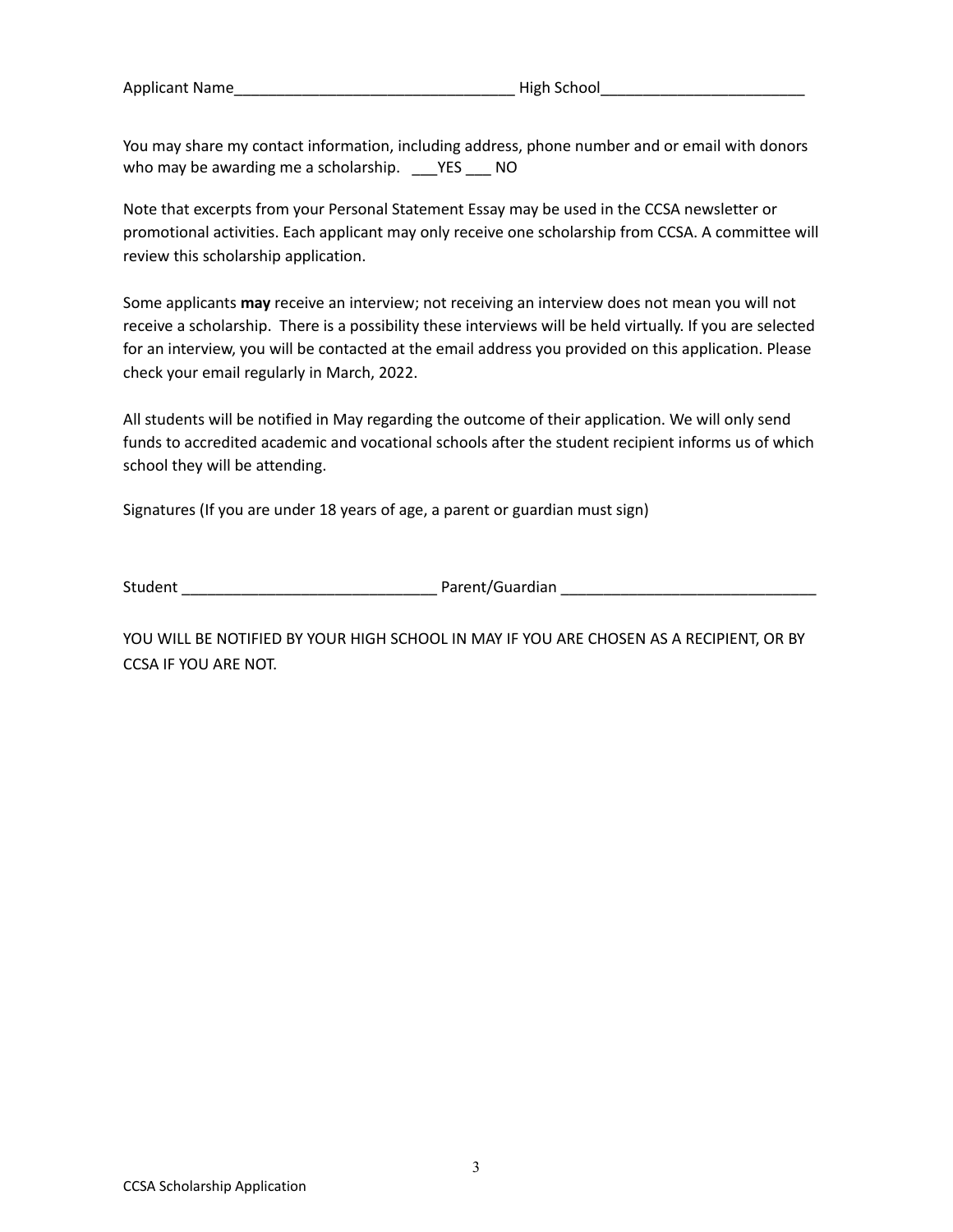## **Financial Information Form**

## **Not all scholarships are need based. If you are applying for a need-based scholarship, please complete this form.**

All financial information received by CCSA will remain strictly confidential and is only viewed by 3-5 committee members. This information is used only in determining scholarship eligibility.

| Name and Address of Parent/Guardian where student currently resides or where at least 50% of |                                                                                                    |  |  |  |  |  |  |  |
|----------------------------------------------------------------------------------------------|----------------------------------------------------------------------------------------------------|--|--|--|--|--|--|--|
| room/board is provided:                                                                      |                                                                                                    |  |  |  |  |  |  |  |
|                                                                                              | Have other scholarships been received? _________ Confirmed? _______ List the source and the amount |  |  |  |  |  |  |  |
| How many people are in your parents' household?                                              | What is the total amount of the family's current cash, savings and investments? __________         |  |  |  |  |  |  |  |
|                                                                                              | How many people in your parents' household will be college students between 2022-2023? ____        |  |  |  |  |  |  |  |
| What was your parents' adjusted gross income for 2020? __________                            |                                                                                                    |  |  |  |  |  |  |  |
| How much did your parents pay in income tax in 2020? __________                              |                                                                                                    |  |  |  |  |  |  |  |
| How much did Parent 1 earn from working in 2020?                                             |                                                                                                    |  |  |  |  |  |  |  |
| How much did Parent 2 earn from working in 2020? __________                                  |                                                                                                    |  |  |  |  |  |  |  |
|                                                                                              | Are there any unusual financial circumstances that should be noted? If so, please describe         |  |  |  |  |  |  |  |
|                                                                                              |                                                                                                    |  |  |  |  |  |  |  |
|                                                                                              |                                                                                                    |  |  |  |  |  |  |  |
|                                                                                              |                                                                                                    |  |  |  |  |  |  |  |
| Parent Signature                                                                             | Date                                                                                               |  |  |  |  |  |  |  |